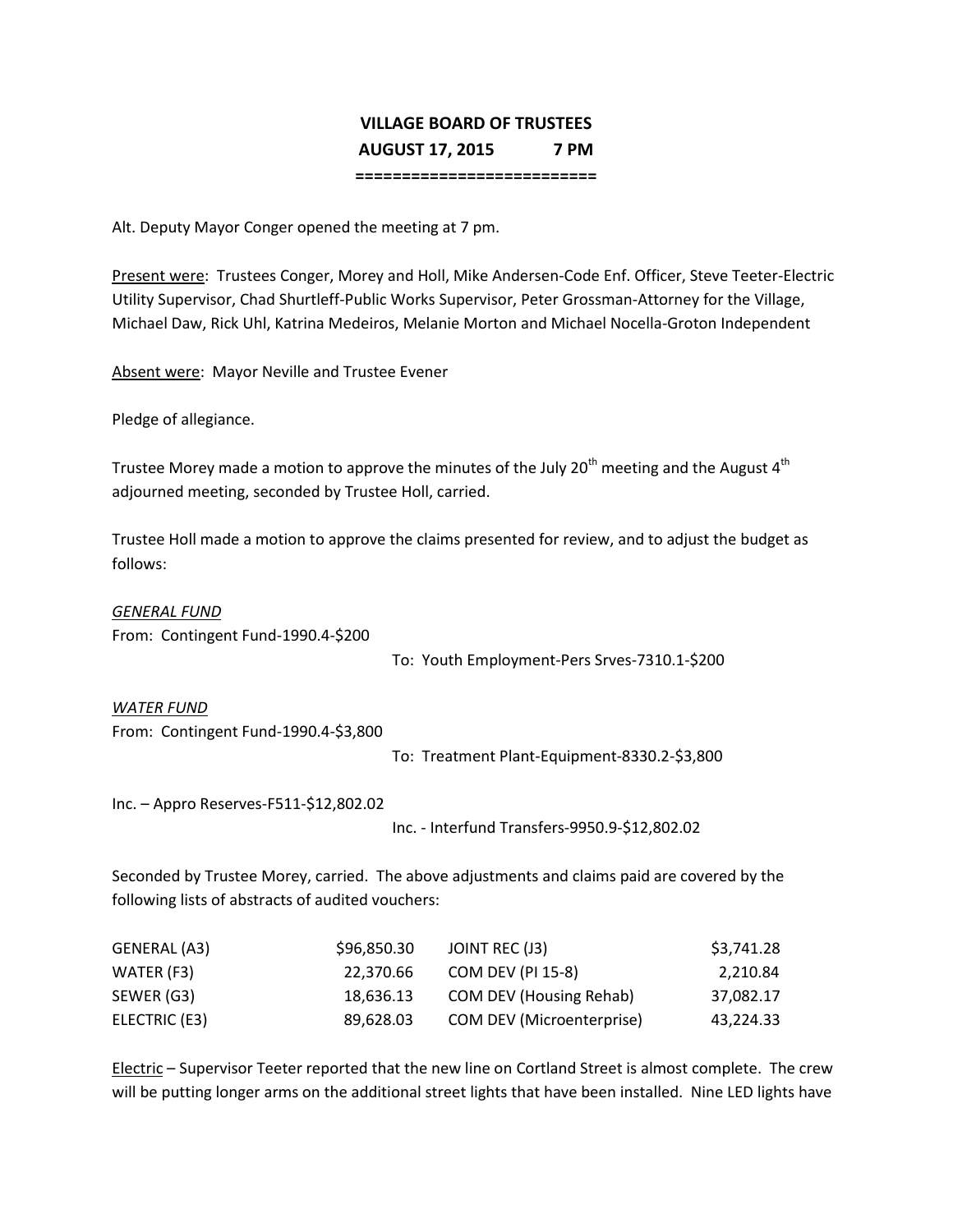been purchased and installed at various intersections. There are 40 more on the way. The crew will be lighting intersections first then will expand out into other areas. The drawings on the new bucket truck have been completed and the company rep will be here on Wednesday to review them with us to make sure the truck is arranged the way we want it to be. Crew completed its annual pole top rescue training last week, which is an OSHA requirement. The bucket and digger-derrick trucks are due for their annual stress testing. There have been two requests for new services within the past week.

Public Works – Supervisor Shurtleff reported that they have assisted some homeowners with backed up sewers. The crew has been grinding out and patching sections of streets as time permits. The annual paving projects will take place during the first couple of weeks of September. The proposed streets to be paved will need milling in advance. The crew assisted the State DOT with the Main Street paving, making sure valve boxes, etc. were at the proper grade. There was a small water leak on Lincoln Ave. The hydrant in front of the nursing home on Sykes Street was replaced. Normal prep and cleanup for Olde Home Days was performed.

Code Enforcement – Code Enforcement Officer Andersen reported that activity has been busy. Forty permits for siding, roofing and windows have been issued (estimated value of about \$173,000) and thirty regular permits (estimated value of about \$260,000). The annual inspections of multiple residences mean that 340 living units have to be inspected each year. The Department of State have come out with new regulations in regards to decks.

Youth Services – Trustee Conger reported that summer camp ended on Friday. They had between 42 & 48 each week. The staff did a great job and stepped up well when Monica was out sick. Angela Conger transported the lunches. There were no Health Dept. violations.

## Public comments:

Katrina Medeiros, attorney representing Rick Uhl, stated that they were disappointed that the Village had gone back to the original plan to zone Mr. Uhl's subdivision single-family. She stated they would like to go back to a proposed compromise solution in which the east side of the proposed street would be two-family and the west side would be single family. Further, Mr. Uhl would consider a street that would be dedicated to the Village in this development.

Rick Uhl stated that he is presently has a mortgage on the property and for many reasons it is not profitable to develop as a single-family development. If the compromise solution was adopted, he would build the duplexes first followed by the single-family units. He also would consider deeding the lot which is a swampy area near Elm Street to the Village to aid in storm water control. He stated that the Village, in regards to stormwater control, would have more of a say in the matter with duplexes since they would fall under the definition of commercial on the DEC stormwater regulations.

A Full Environmental Assessment Form in regards to Local Law No. 3 of 2015, amendments to Zoning, was reviewed. There were amendments to Section C of Part I. Upon conclusion, Trustee Holl made a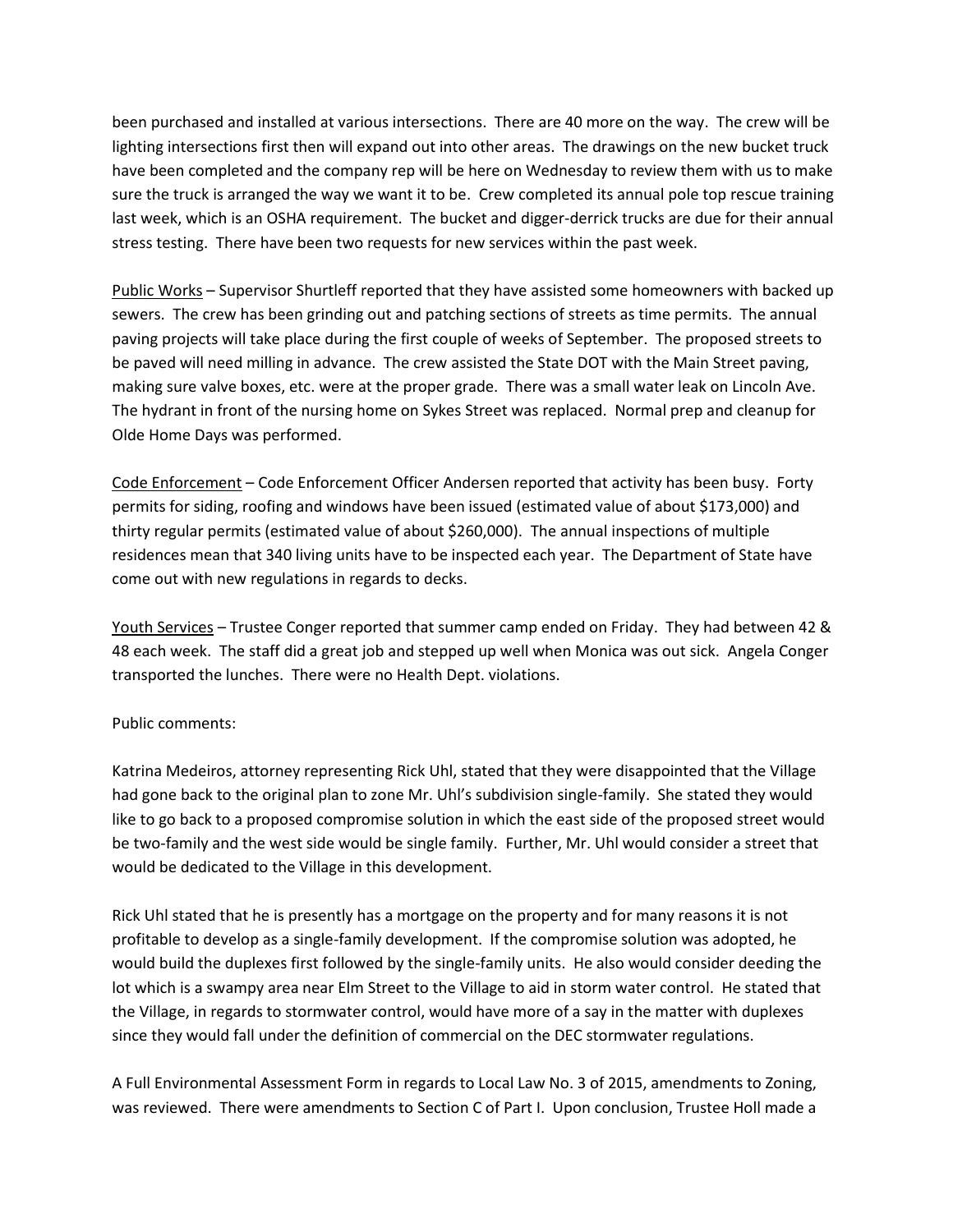motion: a) that this is a Type I action under SEQR, b) that the Board of Trustees is the lead agency, c) that there will be uncoordinated review, and d) that the proposed action will have no significant environmental impact and the Mayor is authorized to sign a negative declaration. Seconded by Trustee Morey, carried.

Alt. Deputy Mayor appointed Sallie Devlen to an unexpired term on the Groton Housing Authority, term ending Jan. 30, 2020. Bradley Eldred has resigned. Trustee Holl made a motion to approve the appointment, seconded by Trustee Morey, carried.

Melanie Morton appeared before the Board to discuss the discontinuance of her sidewalk on the corner of Sykes Street and Linderman Ave. She stated that her husband (now deceased) removed the walk to keep water out. They eventually had plans to replace. After discussion, it was the consensus of the Board that they need to look at the area and that the matter be tabled until next month to give board members a chance to do so.

There was discussion in regards to property owners who leave garbage out in bags that eventually get ripped open by dogs, birds, etc. Chapter 119 of the Code states that "the storage of garbage before collection, every householder shall provide metal or other suitable receptacles with overlapping and tight-fitting covers". Upon conclusion, the consensus of the Board is that letters should be sent out to those in flagarent violation of this Chapter. Admin. Rankin will submit a draft for the Board to review.

Trustee Morey made a motion to move into executive session to discuss a personnel issue in the Fire Dept., seconded by Trustee Holl, carried.

Trustee Morey made a motion to move out of executive session, seconded by Trustee Holl, carried. There were no motions made or resolutions adopted during the session.

At 8:20 pm, the meeting was adjourned to 7 pm on Tuesday, Sept. 1.

CHARLES V. RANKIN Village Clerk